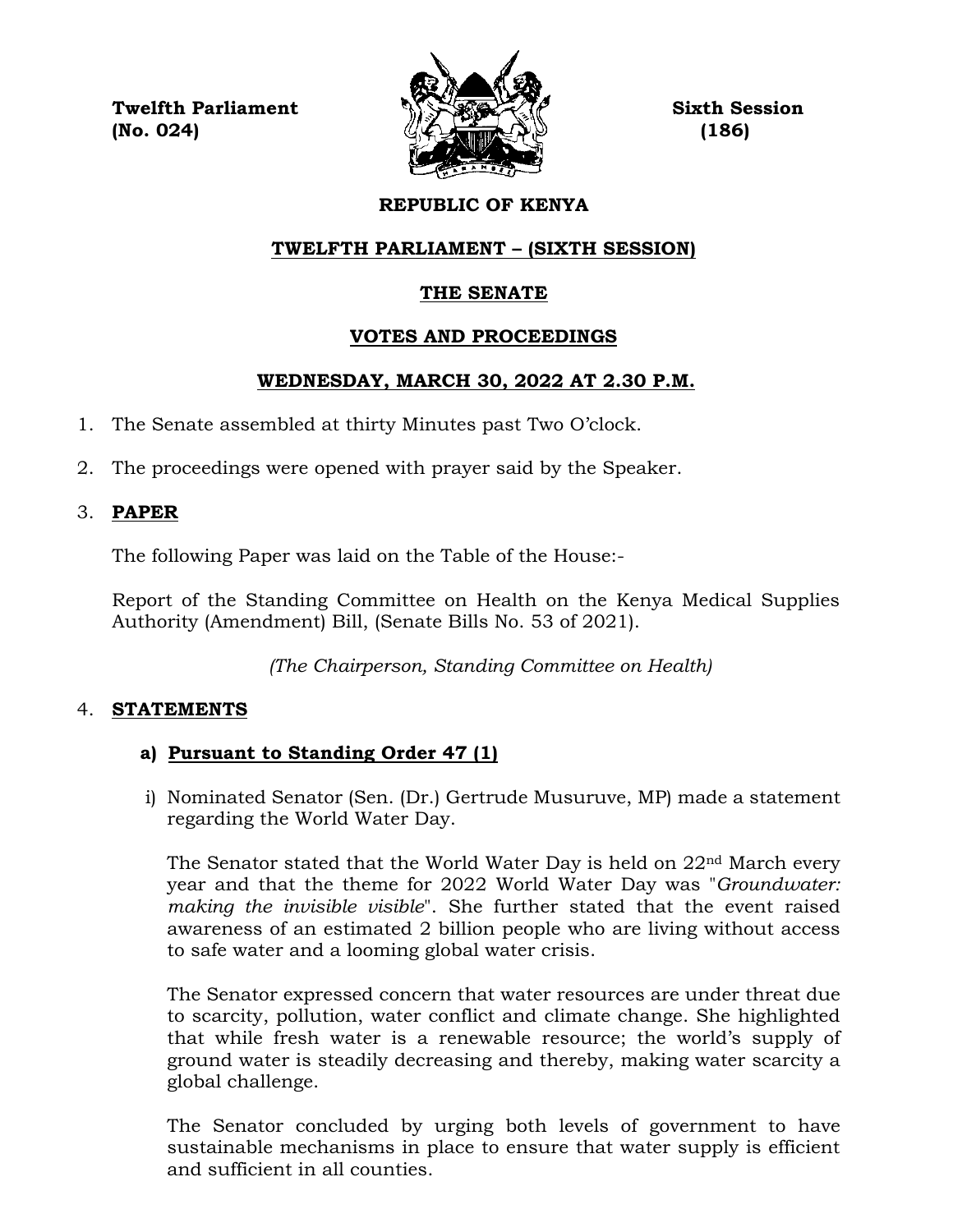ii) The Senate Majority Leader (Sen. Samuel Poghisio, MP) made a statement concerning the Twelfth Ordinary Session of the Plenary Assembly of the Forum of Parliaments of the International Conference on the Great Lakes Region (FP-ICGLR).

The Majority Leader informed the Senate that the Parliament of Kenya was scheduled to host the 12<sup>th</sup> Plenary Assembly of the Forum of Parliaments of Member States of the International Conference on the Great Lakes Region (FP-ICGLR), from 2nd to 6th April, 2022. He further informed the House that of the forum's organs, the Plenary Assembly was the highest decision making body and was mandated to inter alia, approve the nomination of office bearers of the FP-ICGLR; adopt the Forum's budget; adopt the reports of Committees; adopt the recommendations and resolutions to governments and parliaments of the Member States of the ICGLR; and deliberate on all matters within the jurisdiction of the Forum. The Plenary Assembly meets on an annual basis, and the venue of the event is held on a rotational basis between the Member States.

The Senator highlighted that the themes for the 12th Ordinary Session of the Plenary Assembly is "The Role of Parliament in Conflict Resolution" and that the Forum had been crucial in spearheading discourse on security, peace, stability and development in the region; a region that had over the years, seen its share of bloody wars, famine and starvation, economic and social inequalities, religious strife and political instability.

The Senator concluded by emphasizing the role of Parliaments in addressing the aforementioned challenges, and expressed optimism that at the event, Member Parliaments would take necessary action to strengthen governance systems and processes, inter-state and regional cooperation in addressing them.

#### **b) Pursuant to Standing Order 51 (1) (a)**

The Chairperson, Standing Committee on Finance and Budget issued a statement concerning the status of the County Governments Grants Bill (Senate Bills No. 35 of 2021).

Thereupon, the Chairperson stated that following concerns raised by Senators on Thursday, 24<sup>th</sup> March, 2022, on the matter, a meeting was convened between the Leadership of the two Houses of Parliament where he and the Chairperson of the Budget and Appropriations Committee of the National Assembly were present.

The Chairperson informed the Senate that the Bill will be introduced to Parliament on an annual basis and that further, the Mediation Committee was scheduled to hold a meeting on Thursday, 31st March, 2022, to conclude on the Bill and prepare a report for tabling.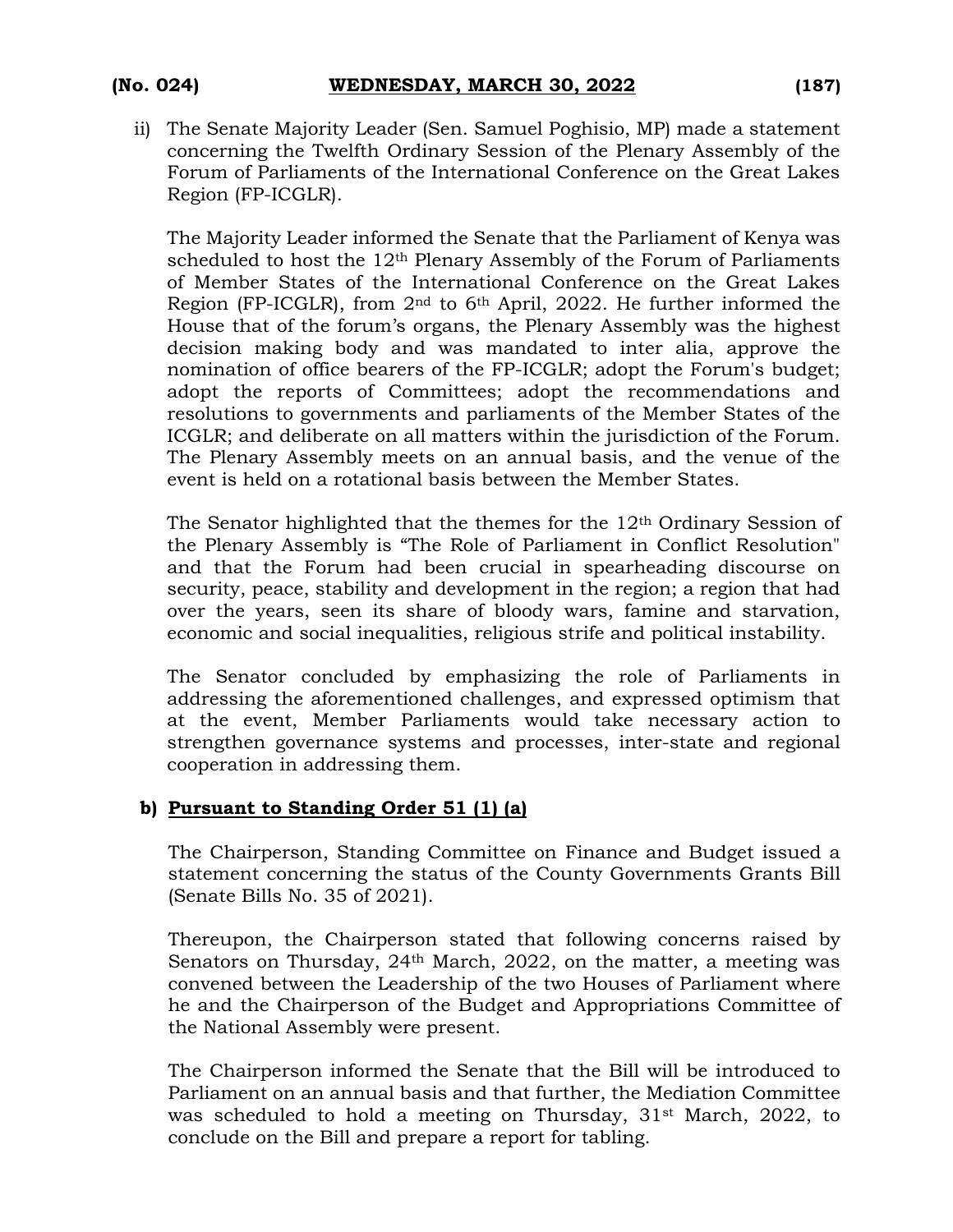# 5. **THE LANDLORD AND TENANT BILL (NATIONAL ASSEMBLY BILLS NO. 3 OF 2021)**

(The Senate Majority Leader)

*(Second Reading)*

#### *(Resumption of debate interrupted on Wednesday, 23rd February, 2022- Morning Sitting) (Division)*

Order deferred.

# 6. **THE PERSONS WITH DISABILITIES (AMENDMENT) BILL (SENATE BILLS NO. 29 OF 2020)**

(Sen. Aaron Cheruiyot, MP and Sen. (Dr) Isaac Mwaura, MP)

*(Second Reading)*

#### *(Resumption of debate interrupted on Thursday, 10th March, 2022) (Division)*

Order deferred.

#### 7. **THE ELECTION CAMPAIGN FINANCING (AMENDMENT) BILL (SENATE BILLS NO. 51 OF 2021)**  (Sen. Ledama Olekina, MP)

*(Second Reading)*

# *(Resumption of debate interrupted on Wednesday, 23rd March, 2022)*

*(Division)*

Order deferred.

### 8. **MOTION - ADOPTION OF REPORTS OF THE SESSIONAL COMMITTEE ON COUNTY PUBLIC ACCOUNTS AND INVESTMENTS ON CONSIDERATION OF THE REPORTS BY THE AUDITOR GENERAL ON THE FINANCIAL STATEMENTS OF VARIOUS COUNTY EXECUTIVES FOR FINANCIAL YEAR 2018/2019**

(Chairperson, Sessional Committee on County Public Accounts and Investments)

**THAT,** the Senate adopts the Report of the Sessional Committee on County Public Accounts and Investments on consideration of the Reports by the Auditor General on the Financial Statements of the following County Executives for the Financial Year 2018/2019- Embu; Homa-Bay; Kericho; Kilifi; Kirinyaga; Kisii; Kwale; Machakos; Mombasa; Nandi; Baringo; Bomet; Garissa; Kajiado; and West Pokot as contained in Volume 1 of the Report and the following County Executives- Isiolo; Kakamega; Kisumu; Laikipia; Mandera; Marsabit; Nakuru; Narok; Nyandarua; Samburu; Taita Taveta; Trans-Nzoia; Uasin- Gishu; Vihiga;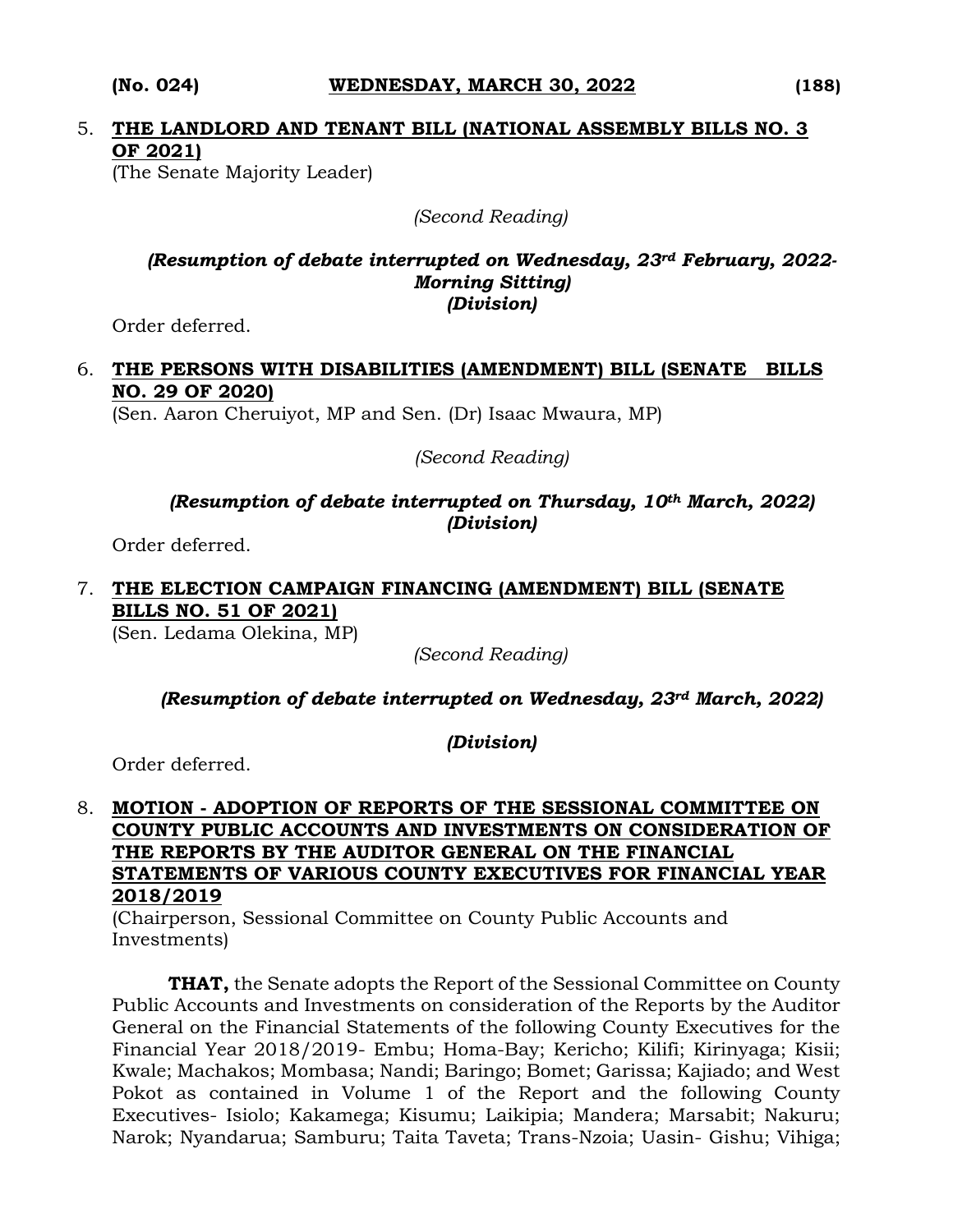and Wajir, as contained in Volume 2 of the Report , Laid on the Table of the Senate on Thursday 2nd December, 2021.

# *(Resumption of debate interrupted on Tuesday, 8th March, 2022) (Division)*

Order deferred.

#### 9. **MOTION - ADOPTION OF THE REPORT OF THE STANDING COMMITTEE ON HEALTH ON THE SPECIAL AUDIT REPORT ON UTILIZATION OF COVID-19 FUNDS BY TWENTY EIGHT (28) COUNTY GOVERNMENTS** (The Chairperson, Standing Committee on Health)

**THAT,** the Senate adopts the Report of the Standing Committee on Health on the special audit report on utilization of COVID-19 funds by twenty eight (28) county governments, laid on the Table of the Senate on Wednesday, 9th February, 2022.

# *(Resumption of debate interrupted on Wednesday, 23rd March, 2022) (Division)*

Order deferred.

# 10. **COMMITTEE OF THE WHOLE THE INTERGOVERNMENTAL RELATIONS (AMENDMENT) BILL (SENATE BILLS NO. 37 OF 2021)**

(The Chairperson, Standing Committee on Devolution and Intergovernmental Relations)

*(Resumption of debate interrupted on Wednesday, 22ndDecember, 2021 – Morning Sitting)*

*(Division)*

Order deferred.

# 11. **COMMITTEE OF THE WHOLE THE LAW OF SUCCESSION (AMENDMENT) BILL, (SENATE BILLS NO. 15 OF 2021)**

(Sen. Abshiro Halake, MP)

#### *(Resumption of debate interrupted on Wednesday, 2nd March, 2022 – Morning Sitting) (Division)*

Order deferred.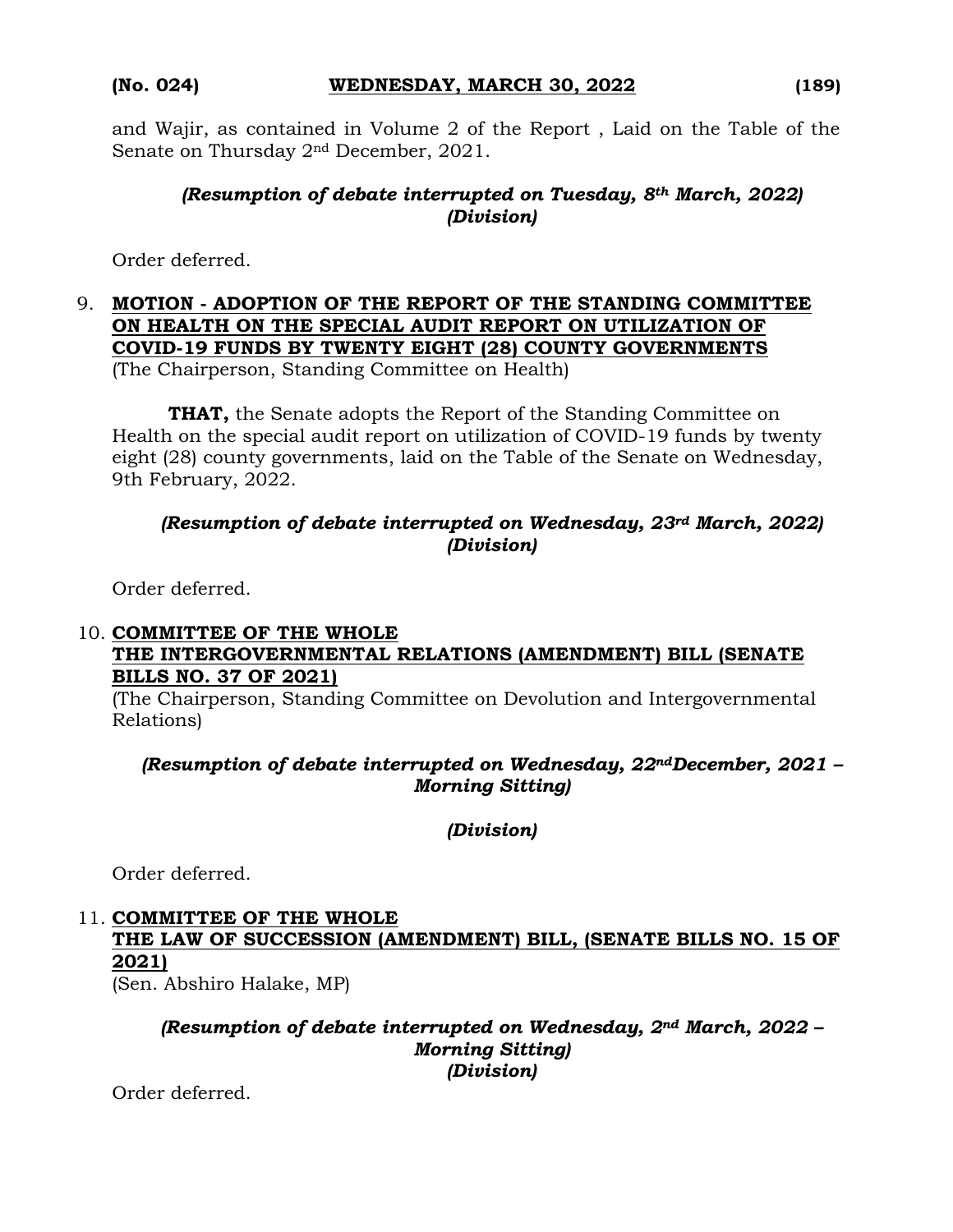# 12. **COMMITTEE OF THE WHOLE THE PRESERVATION OF HUMAN DIGNITY AND ENFORCEMENT OF ECONOMIC AND SOCIAL RIGHTS BILL (SENATE BILLS NO. 21 OF 2021)**

(Sen. Abshiro Halake, MP)

#### *(Resumption of debate interrupted on Wednesday, 2nd March, 2022 – Morning Sitting) (Division)*

Order deferred.

#### 13. **COMMITTEE OF THE WHOLE THE LIFESTYLE AUDIT BILL (SENATE BILLS NO. 36 OF 2021)**  (Sen. (CPA). Farhiya Haji, MP)

#### *(Resumption of debate interrupted on Tuesday, 1st March, 2022) (Division)*

Order deferred.

#### 14. **COMMITTEE OF THE WHOLE THE SPECIAL NEEDS EDUCATION BILL (SENATE BILLS NO. 44 OF 2021)** (Sen. (Dr.) Getrude Musuruve and Sen. (Prof.) Margaret Kamar, MP)

#### *(Resumption of debate interrupted on Wednesday, 2nd March, 2022 – Morning Sitting) (Division)*

Order deferred.

## 15. **THE COTTON INDUSTRY DEVELOPMENT BILL (SENATE BILLS NO. 55 OF 2021)**

(Chairperson, Standing Committee on Agriculture, Livestock and Fisheries)

*(Second Reading)*

Order deferred.

#### 16. **THE EMPLOYMENT (AMENDMENT) BILL (SENATE BILLS NO. 54 OF 2021)**

Order for Second Reading read;

Motion made and Question proposed –

THAT, the Employment (Amendment) Bill (Senate Bills No. 54 of 2021) be now read a Second Time.

*(Sen. Samson Cherarkey, MP)*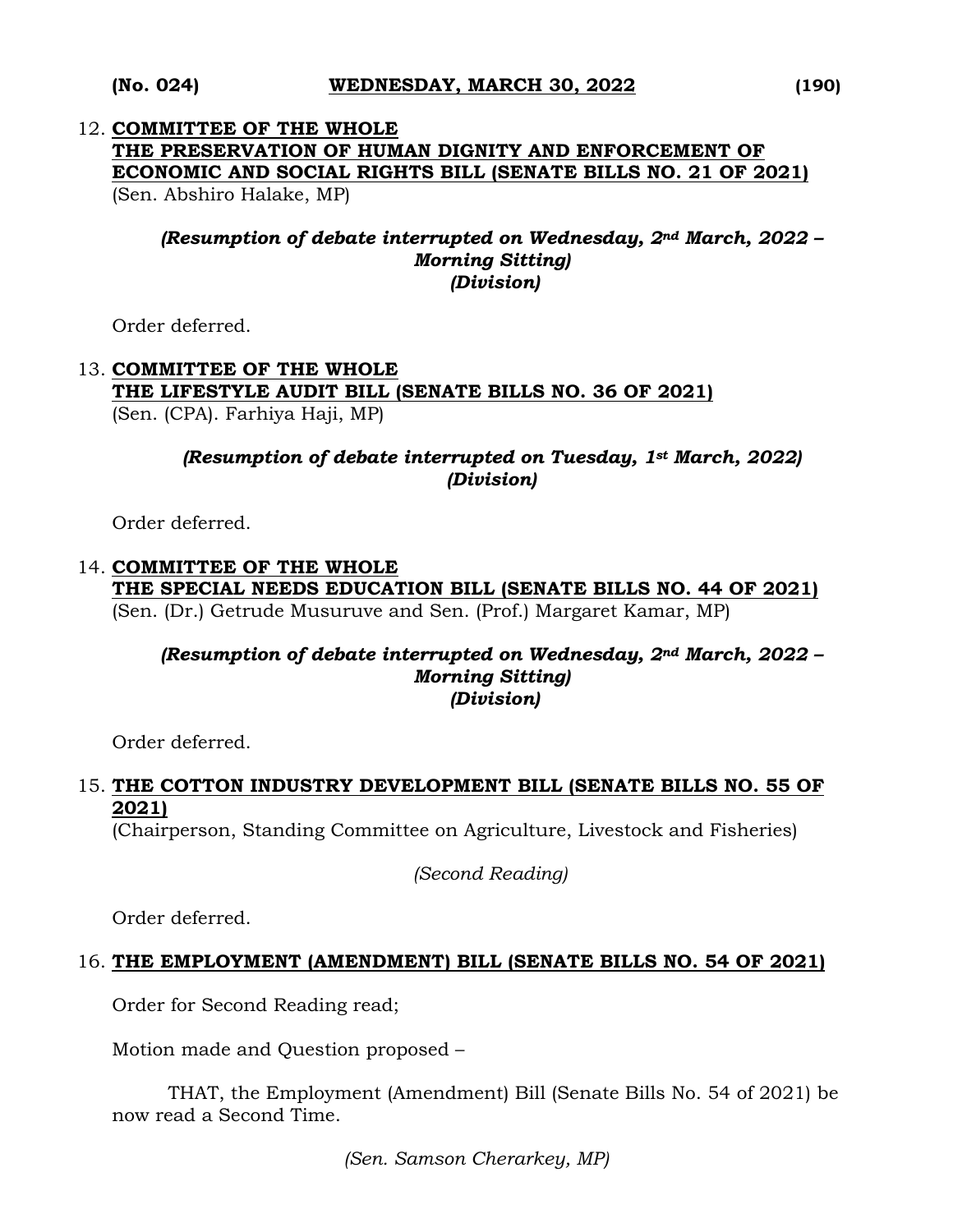Debate arising;

And there being no other Senator wishing to contribute; The Mover replied;

Pursuant to Standing Order 61 (3), the Mover requested the Temporary Speaker (Sen. Rose Nyamunga, MP) to defer putting of the Question to a later date.

And the Temporary Speaker (Sen. Rose Nyamunga, MP) acceding to the request, deferred putting of the Question to the next Sitting.

#### 17. **COMMITTEE OF THE WHOLE**

# **THE DIVISION OF REVENUE BILL (NATIONAL ASSEMBLY BILLS NO. 8 OF 2022)**

(The Senate Majority Leader)

Order deferred.

### 18. **COMMITTEE OF THE WHOLE THE ELECTIONS (AMENDMENT) (NO. 3) BILL (SENATE BILLS NO. 48 OF 2021)**

(Sen. (Eng.) Ephraim Maina, MP)

Order deferred.

# 19. **COMMITTEE OF THE WHOLE THE IRRIGATION (AMENDMENT) BILL (NATIONAL ASSEMBLY BILLS NO. 12 OF 2021)**

(The Senate Majority Leader)

Order deferred.

# 20. **COMMITTEE OF THE WHOLE THE STREET VENDORS (PROTECTION OF LIVELIHOOD) BILL (SENATE BILLS NO. 7 OF 2021)**

(Chairperson, Standing Committee on Tourism, Trade and Industrialization)

Order deferred.

# 21. **COMMITTEES OF THE WHOLE THE KENYA MEDICAL SUPPLIES AUTHORITY (AMENDMENT) BILL (SENATE BILLS NO. 53 OF 2021)**

(Sen. Naomi Shiyonga, MP)

Order deferred.